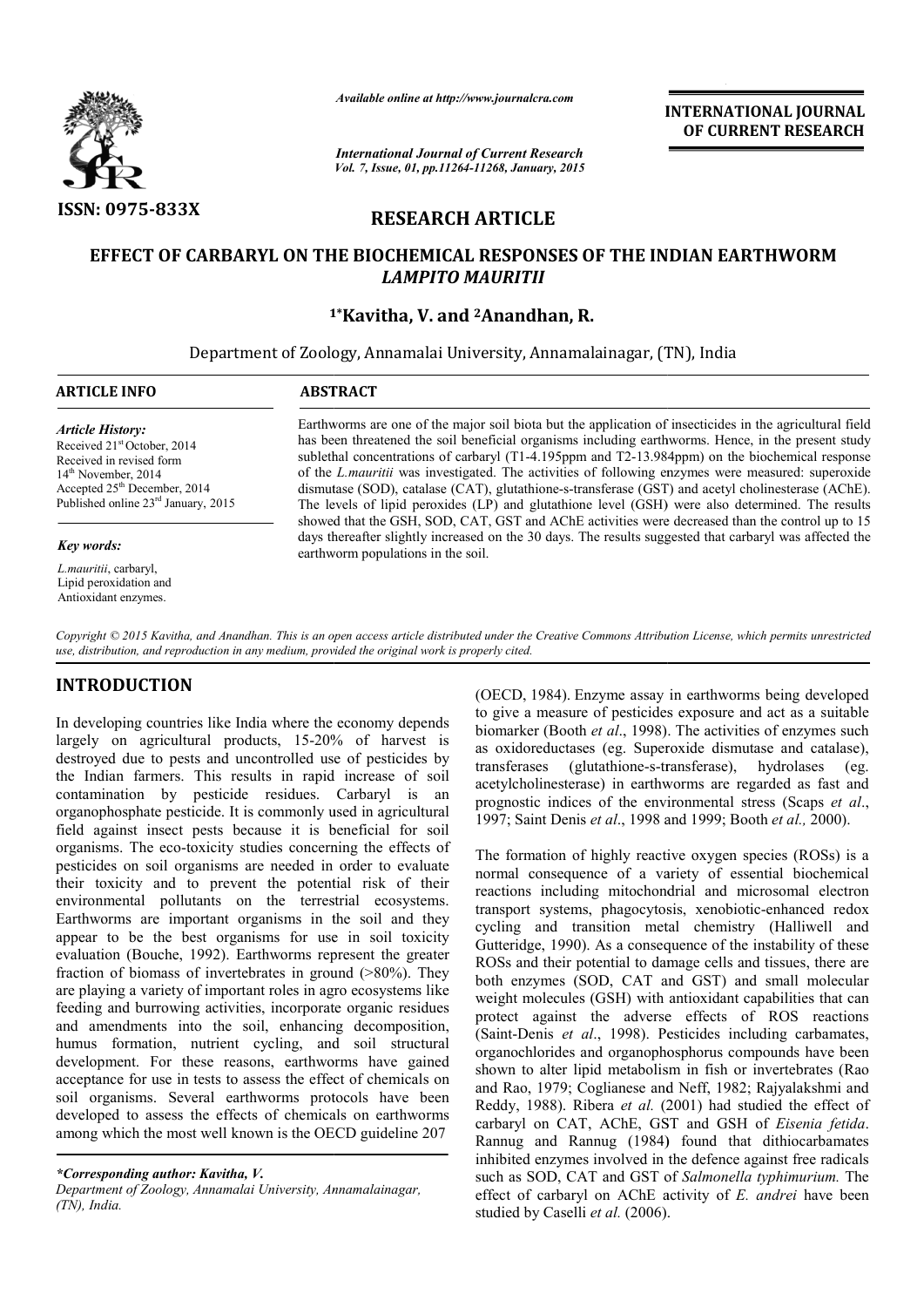The present paper reports the effect of organocarbamate insecticide, carbaryl on the biochemical analysis (LPX, GSH, SOD, CAT, GST and AChE) of agriculturally important Indian earthworm *L. mauritii*.

# **MATERIALS AND METHODS**

### *Chemicals*

The following chemicals were purchased from Sigma-Aldrich chemicals Co. (USA): reduced glutathione (GSH), hydrogen peroxide  $(H_2O_2)$ , 1-chloro-2,4-dinitrobenzene (CDNB), phenazinemethosulphate (PMS), nitrobluetetrasolium (NBT), nicotinamide adenine dinucleotide (NADH), acetylthiocholine iodide (AThch), 5,5' ethylene diamine tetra acetic acid (EDTA). All other chemicals used were of analytical grade.

### *Earthworms*

The earthworm *L.mauritii,* clay loam soil and fresh cow dung were obtained from Annamalai University, agricultural farm and dairy-yard. Matured and healthy earthworms were acclimatized under laboratory conditions in cow dung substrate for one week. They were kept at room temperature 28±2°C with 50-60% moisture. The earthworms used in this assay were adults with well developed clitellae. The earthworms were removed from the culture medium 24h before use and stored in petri dishes on damp filter paper to void gut contents.

#### *Toxicity test*

Based on the acute toxicity evaluation, lower and higher sublethal concentrations for carbaryl (T1-4.195ppm and T2- 13.984ppm) have been selected from 96h LC50 values. Five earthworms were introduced into each sublethal concentration of carbaryl mixed soil substrate and control. The control was treated with only water. For the enzyme assay, *L.mauritii* were collected from the treatments and control (five replicates) at the end of 1,5,15 and 30 day of experiment as followed by many earlier researchers (Booth *et al*., 1998 and Ribera *et al.,*  2001). The earthworms were placed in Petridis on filter paper and kept in the dark for 24h to void gut contents. After 24h, earthworms were homogenized for 1 min in Tris buffer for protein and enzyme analysis (Ribera *et al.,* 2001).

### *Biochemical assays*

Lowery *et al*. (1951) method was followed to estimate the protein content in the earthworm's tissue homogenate. Lipid peroxidation was estimated by the formation of thiobarbituric acid reactive substances (TBARS) and quantified in terms of malondialdihyde (MDA) equalents according to the method described by Nichens and Samuelson (1968). Ellman (1959) method was used to estimate reduced glutathione (GSH). Superoxide dismutase (SOD) was assayed according to the method of Kakkar *et al*. (1984). Sinha (1972) method was used to determine the activity of catalase. The glutathione-Stransferase activity was measured in tissue homogenate by following the increase in absorbance at 340 nm in spectromic-20 (Bausch & lamb) using 1-chloro-2,4-dinitrobenzene as a substrate (Habig *et al.,*1974). Acetylcholinesterase (AChE) activity was determined according to methods adapted from Ellman *et al.* (1961).

### *Statistical analysis*

The statistical significance of the data was tested by using Dunnett's multiple range test and two way analysis of variance.

# **RESULTS**

In control, the level of LPX, GSH, SOD, CAT, GST and AChE activity was almost similar in all the periods of experiment. The LPX level was significantly increased over control in both T1 and T2 respectively on 1,5 and 15 days (T1- 11%, 26% & 14% ; T2-28%, 41% & 25%). On the day 30, the LP level was insignificantly decreased (3%&9%). GSH level in T1 and T2 was significantly decreased on  $1<sup>st</sup>$ ,  $5<sup>th</sup>$  and  $15<sup>th</sup>$ day over control (T1-7%, -11% & -10%; T2-10%, 10% &  $-11\%$ ). On 30<sup>th</sup> day, the GSH level was slowly increased (-3%&-9%). SOD activity in T1 and T2 was significantly decreased over control on  $1^{st}$ ,  $5^{th}$  and  $15^{th}$  days (T1-18%, -27%  $& 47\%$ ; T2-26%, -35%  $& 50\%$  thereafter slowly increased on  $30<sup>th</sup>$  day(-14%&-24%). In T1 and T2, CAT activity was significantly decreased about on  $1<sup>st</sup>$ ,  $5<sup>th</sup>$  and  $15<sup>th</sup>$  d over control (T1-31%, -42% & -51%; T2-42%, -42% & -60%). On  $30^{\text{th}}$ day, CAT activity was slowly increased (-10%&-18%). GST activity was significantly decreased over control in T1 and T2

**Table 1. Biochemical responses of** *L.mauritii* **exposed to Carbaryl mixed soil substrate**

| <b>Biochemical Measurements</b>                                                     | Treat          | Duration of exposure (days) |                             |                             |                                     |  |
|-------------------------------------------------------------------------------------|----------------|-----------------------------|-----------------------------|-----------------------------|-------------------------------------|--|
|                                                                                     | Ments          |                             |                             | 15                          | 30                                  |  |
| Lipid peroxidation(LP)<br>(nmol MDA mg-1 protein)                                   | C              | $0.36 \pm 0.01$             | $0.34 \pm 0.02$             | $0.36 \pm 0.02$             | $0.34 \pm 0.03$                     |  |
|                                                                                     | T1             | $0.40\pm0.03*$ (+11.11)     | $0.43\pm0.01*$ (+26.47)     | $0.41\pm0.03*$ (+13.89)     | $0.35 \pm 0.02^{\text{NS}}$ (+2.94) |  |
|                                                                                     | T <sub>2</sub> | $0.46\pm0.03*$ (+27.78)     | $0.48 \pm 0.02$ * (+41.18)  | $0.45\pm0.04*$ (+25.00)     | $0.37 \pm 0.01^{\text{NS}}$ (+8.82) |  |
| Reduced glutathione(GSH)<br>$(\mu g g^{-1} F w)$                                    | C              | $1.35 \pm 0.09$             | $1.34 \pm 0.08$             | $1.31 \pm 0.07$             | $1.34 \pm 0.06$                     |  |
|                                                                                     | T1             | $1.25 \pm 0.06$ * $(-7.41)$ | $1.19\pm0.04*$ (-11.19)     | $1.18\pm0.05*$ (-9.92)      | $1.21 \pm 0.07$ (-9.70)             |  |
|                                                                                     | T <sub>2</sub> | $1.21 \pm 0.04*$ (-10.37)   | $1.21 \pm 0.05$ * (-9.70)   | $1.16\pm0.07*$ (-11.45)     | $1.19\pm0.05*$ (-11.19)             |  |
| Superoxide dismutase(SOD)<br>$(\mu$ mol mg <sup>-1</sup> protein min <sup>-1)</sup> | C              | $28.28 \pm 0.88$            | $25.21 \pm 0.69$            | $27.28 \pm 1.15$            | $29.29 \pm 0.95$                    |  |
|                                                                                     | T1             | $23.13\pm0.78$ * (-18.21)   | $18.51\pm0.37*$ (-26.58)    | $14.50\pm0.65$ (-46.85)     | $25.08 \pm 0.84$ * (-14.37)         |  |
|                                                                                     | T <sub>2</sub> | $20.83 \pm 0.81$ * (-26.34) | $16.47\pm0.36*$ (-34.67)    | $13.55\pm0.70*$ (-50.33)    | $22.25 \pm 0.38$ * (-24.04)         |  |
| Catalase(CAT)<br>$(\mu$ mol mg <sup>-1</sup> protein min <sup>-1)</sup>             | C              | $47.32 \pm 2.91$            | $49.64 \pm 2.11$            | $50.87 \pm 1.74$            | $46.11 \pm 2.13$                    |  |
|                                                                                     | T <sub>1</sub> | $39.54\pm1.69^*$ (-16.44)   | $34.67\pm1.38$ * (-30.16)   | $30.34\pm0.97*$ (-40.36)    | $41.47\pm1.26$ * (-10.06)           |  |
|                                                                                     | T <sub>2</sub> | $35.53\pm1.25$ * (-24.92)   | $31.45\pm0.71*$ (-36.64)    | $27.43 \pm 0.76$ (-46.08)   | $37.86 \pm 0.48$ (-17.89)           |  |
| Glutathione-S-transferase(GST)<br>(umol mg <sup>-1</sup> protein min <sup>-1)</sup> | C              | 237.37±5.25                 | 244.36±4.34                 | 243.74±6.08                 | 236.34±4.87                         |  |
|                                                                                     | T1             | $178.50\pm5.05*$ (-24.80)   | $145.36\pm2.91*$ (-40.57)   | $108.91\pm3.27$ * (-55.32)  | $155.89\pm3.16*(-34.04)$            |  |
|                                                                                     | T2             | $156.26\pm3.14*(-34.17)$    | $130.84\pm3.42$ (-46.46)    | $93.79 \pm 2.55$ * (-61.52) | $147.01\pm3.08*(-37.80)$            |  |
| Acetylcholinesterase                                                                | C              | $65.58 \pm 2.02$            | $60.28 \pm 1.31$            | $62.65 \pm 2.06$            | $64.37 \pm 2.63$                    |  |
| (AChE)                                                                              | T1             | $15.62 \pm 0.53$ * (-76.18) | $12.56 \pm 1.54$ (-79.16)   | $10.40\pm0.77*$ (-83.40)    | $11.59 \pm 1.32$ * (-81.99)         |  |
| $(nmol \, mg^{-1})$ protein min <sup>-1)</sup>                                      | T <sub>2</sub> | $13.59\pm0.69*$ (-79.28)    | $11.59 \pm 0.72$ * (-80.77) | $9.26 \pm 0.58$ * (-85.22)  | $9.69\pm0.58*$ (-84.95)             |  |

Result are expressed as mean±standard error of five observations % change over control values are given in parenthesis \*- Significant at 5% level (P< 0.05 for comparisons with control) NS – Not Significant (P>0.05) (based on Dunnett's test)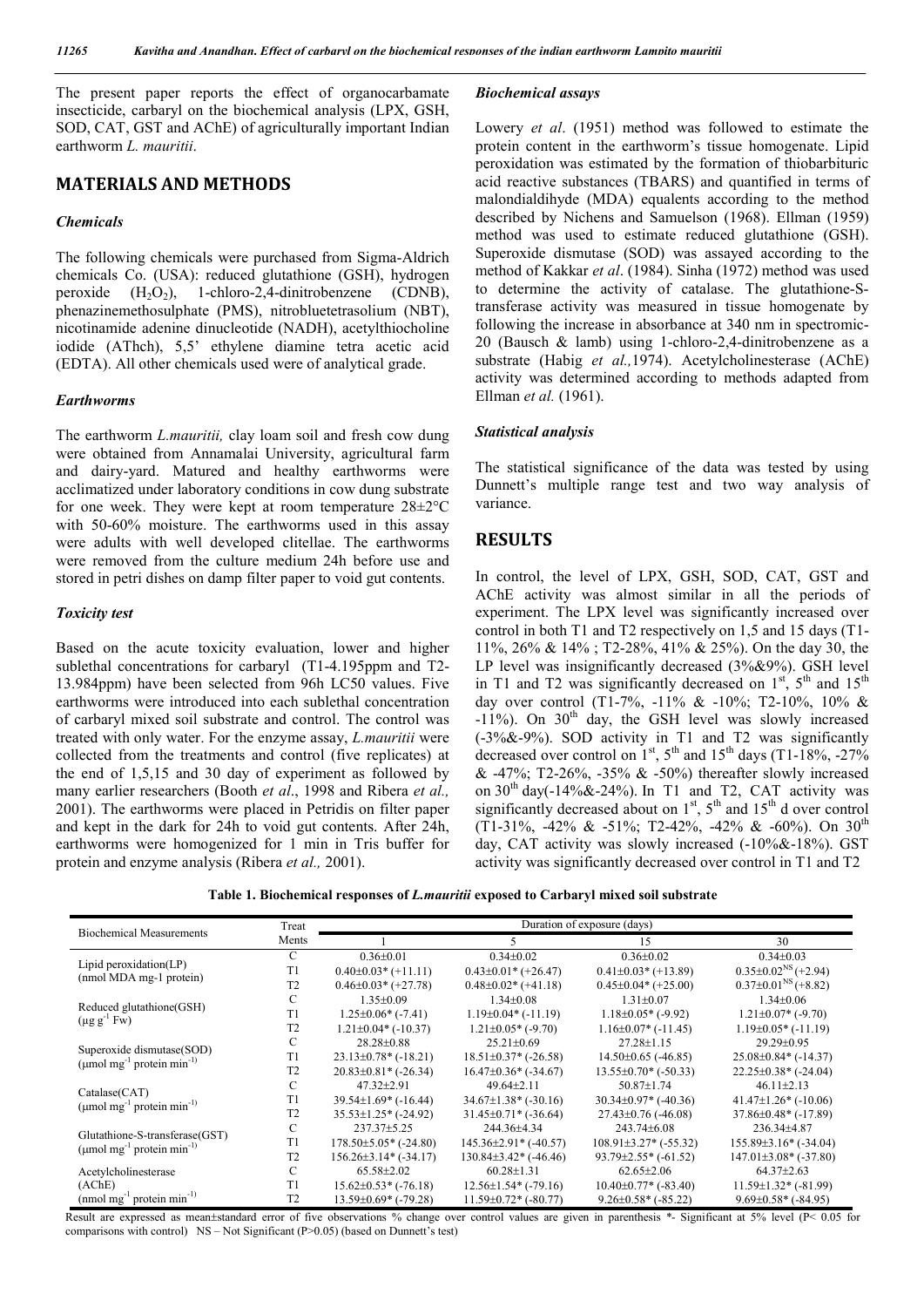on  $1^{st}$ ,  $5^{th}$  and  $15^{th}$  d (T1-25%, -41% & -55% ; T2-34%, -46% &  $62\%$ ). On  $30<sup>th</sup>$  day, the GST activity was slowly increased (-34%&-38%). AChE activity in T1 and T2 was significantly decreased on  $1^{st}$ ,  $5^{th}$  and  $15^{th}$  day over control (T1-76%, -79% & -83%; T2-79%, -81% & -85%). On 30<sup>th</sup> day, AChE activity was almost equal to  $15<sup>th</sup>$  d activity increased. The inhibitory effect of carbaryl on the biochemical parameters were more in higher concentration than lower concentration. The results indicated that compared with control, carbaryl exert inhibitory effect on *L.mauritii.*

## **DISCUSSION**

In earthworms, pesticides toxicity leads to oxidative stress due to production of ROSs which in turn increased lipid peroxidation (LPX) brought out changes in GSH, antioxidant enzymes (SOD, CAT, GST) and inhibit AChE activity. Productions of free radicals and oxidative stress have been commonly known to occur during exposure of animals to many factors including pesticides (Bagchi *et al*., 1995). Oxidative stress can damage many biological molecules like proteins, DNA and lipids. Hence, biological membranes are also among the main targets for free radicals. Superoxide dismutase (SOD), catalase (CAT), glutathione peroxidase (GPx) and glutathione-S-transferase (GST) constitute a mutually supportive team of defense against reactive oxygen species. High LPX level and low level of GSH, antioxidant enzymes (SOD, CAT, GST) and AChE activities were observed in T1 than T2.

This observation indicated that a dose dependant impact on earthworms. Similar dose dependent impact of pesticides on earthworms was reported by many researchers (Davey, 1963; Martin, 1976; Yajuan Shi *et al*., 2007). In experiment, LPX level was increased than the control up to 15 days afterwards declined due to reduction of LPX level. The GSH level, SOD, CAT, GST and AChE activities were progressively decreased up to 15 days of carbaryl exposure thereafter slightly increased at 30<sup>th</sup> day. The results suggested that the toxic effect of carbaryl was more pronounced up to 15 days due to presence of pesticide residues and recovery from the impact after 15 days due to biodegradation or detoxification of carbaryl. Mosleh *et al*. (2005) exposed an aquatic worm *Tubifex* to isoproturon herbicide and observed disappearance of herbicide due to degradation as indicated by the appearance of metabolite in water.

The exposure of earthworms to sublethal concentrations of endosulfan, monocrotophos and carbaryl caused oxidative stress through chemical reactions producing hydroxyl radical species which are believed to initiate lipid peroxidation (Yiin *et al*., 1999). Bagchi *et al*. (1995) reported that cadmium and pesticides caused GSH depletion by stimulating the free radical production. The depletion of glutathione level in the present experiment is thus one of the factors responsible for enhanced lipid peroxidation. The present results are correlated well with other reports, where pesticides have been shown to reduce GSH level in earthworms. Saint-Denis *et al*. (1999) observed that LPX was increased in *E. fetida* after 1 and 7 d of benzopyrene exposure. They were also observed that declined total glutathione studied the effect of benzo (a) pyrene on the biochemical responses of the earthworm, *Eisenia fetida* and reported that the total glutathione concentration declined after 1 and 2 d exposure. Rannug and Rannug (1984) found that dithiocarbamates inhibited enzymes involved in the defense against free radicals such as SOD and CAT. Imidacloprid inhibited the SOD activity of *E. fetida* (Luo *et al*., 1999). GST also known as detoxifying enzyme, which promote the conjugation of reduced glutathione with a variety of reactive electrophilic compounds resulting to the formation of less toxic substances which are easily excreted from the body (Chaseaud, 1979). Ribera *et al*. (2001) reported the activity of glutathione-S-transferase (GST) in *E. fetida* was decreased after 2 and 14 days exposure of carbaryl. Hans *et al*. (1993) showed that total GST activity in the earthworm *Pheretima posthuma* declined considerably in the early stages of exposure to aldrin and endosulfan thereafter GST activity subsequently increased to near control levels after 4 weeks.

The organophosphorus and carbamate insecticides are known to inhibit acetylcholinesterase which plays an important role in neuro transmission at cholinergic synapses by rapid hydrolysis of neurotransmitter acetylcholine to choline and acetate (Kwong, 2002; Kavitha and Venkateswara Rao, 2007). The maximum AChE inhibition was observed in *Drawida willsi*  after 12 days carbofuran exposure (Panda and Sahu, 2004). AChE activity has been shown to be strongly inhibited by organophosphates and carbamates in a number of invertebrate species (Day and Scott, 1990). Caselli *et al.* (2006) reported that carbaryl inhibited the AChE activity of *Eisenia andrei.* Carbofuran treated worms exhibited maximum inhibition in the AChE activity, as compared to malathion and butachlor pesticides. The inhibition was maximum after 12 days, being 55% and 63% in the worms treated with single and double doses of carbofuran over control respectively (Panda and Sahu, 2004). Ribera *et al*. (2001) reported that in *Eisenia fetida*, acetylcholinesterase activity was strongly inhibited by carbaryl, continuously decreased to 87% of the control value at all doses (12, 25 and 50 mg kg<sup>-1</sup> soil) for the period of 2, 7 and 14 days. They concluded that AChE inhibition was observed even at the lowest dose of carbaryl and the shortest duration of exposure and the residual activity was stable whatever the dose or the exposure duration. Pradhan and Mishra (1998) studied the inhibition and recovery kinetics of acetylcholinesterase activity in *Drawida calebi* and *Octochaetona surensis* exposed to carbaryl insecticide and observed inhibition of the enzyme activity in both species within 24 hrs of exposure with maximum inhibition at  $9<sup>th</sup>$  day.

### **Conclusion**

The enzyme assay clearly proved that carbaryl intoxicated *L.mauritii* showed elevated level of LP and lesser activity of antioxidants up to 15 days. After 15 days the reverse trend occurred due to the pesticide biodegradation but not to reach the control level. AChE activity is highly inhibited by carbaryl than other pesticides. The expriment proved that carbaryl inhibited the enzyme activity of earthworms.

## **REFERENCES**

Bagchi, D., Bagchi, M., Hassoun, E.A., and Stohs, S.J. 1995. In vitro and in vivo generation of reactive species, DNA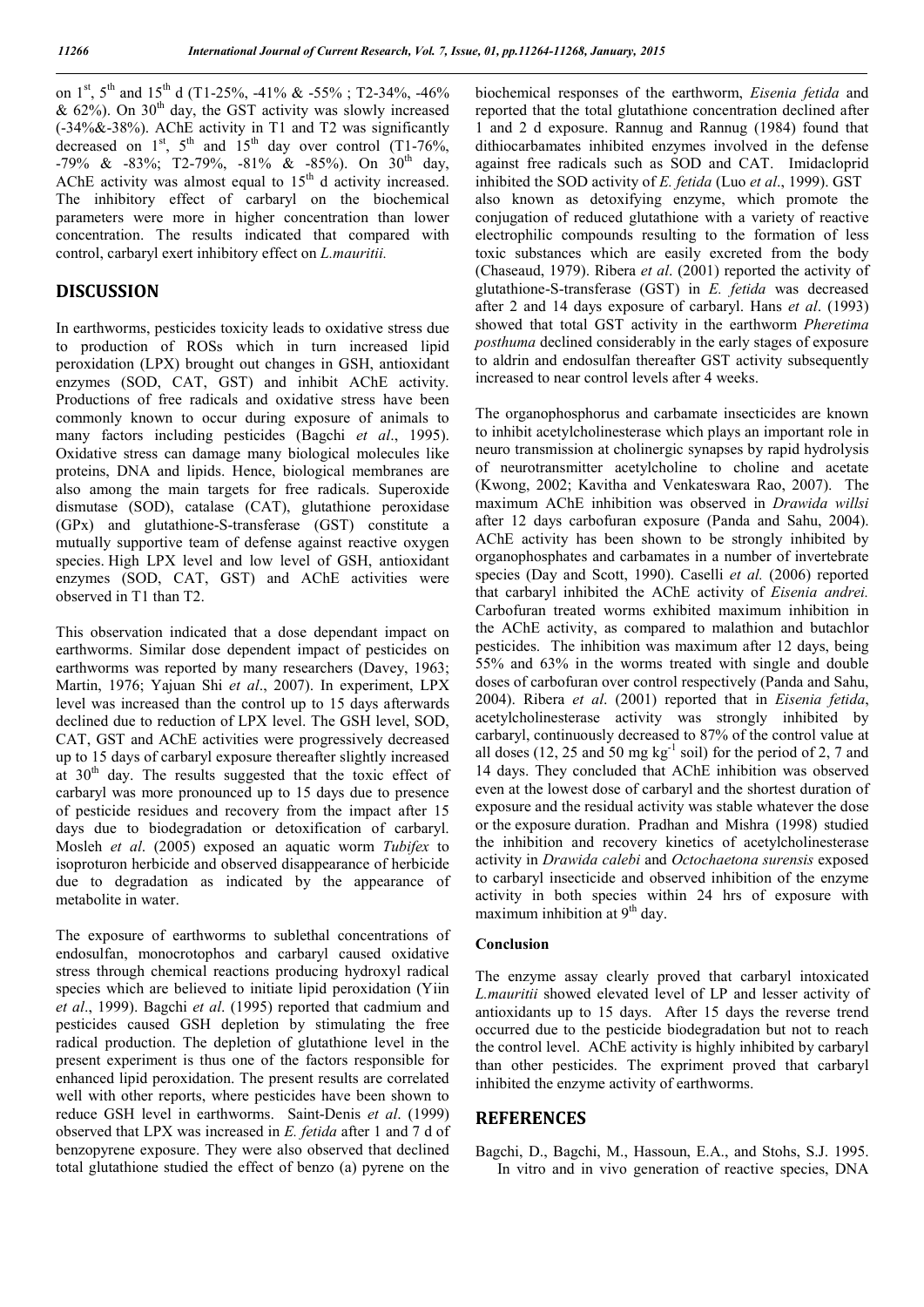damage and lactate dehydrogenase leakage by selected pesticides. *Toxicology*, 104:129-140.

- Booth, L.H., Heppelthwaite, V.J. and O' Halloran, K. 2000. Growth, development and fecundity of the earthworm *Aporrectodea Caliginosa* after exposure to two organophosphates. *New Zealand plant production*, 53: 221- 225.
- Bouche, M.B. 1992. Earthworm species and ecotoxicological studies. In Greig-Smith PW, Becker H, Edwards PJ and Heimbach eds., Ecotoxicology of earthworms. Intercept, Andover, UK pp-20
- Caselli, F., Gastaldib, L., Gambia, N., and Fabbria, E. 2006. In vitro characterization of cholinesterases in the earthworm Eisenia andrei. Comp. Biochem. *Physiol. C Toxicol. Pharmacol*, 143: 416–421.
- Chaseaud, L.F. 1979. The role of glutathione and glutathione-S-transferase in the chemical carcinogens and other electriphillic agens. *Adv. Cancer Res*., 29: 175-274.
- Coglianese, M.P. and Neff, J.M. 1982. Biochemical response of blue crab, callinectes sapidus, to pentachlorophenol. In: vernberg, W.B., Calabrese, A., Thurberg, F.P., Thurberg, F.J., (Eds.). Physiological mechanisms of marine pollutant toxicity. Academic press, New York, pp. 127-143.
- Davey, S.P. 1963. Effects of chemicals on earthworms: a review of the literature. Special scientific Report-Wildlife, No 74. U.S. Department of the Interior Washington.
- Day, K.E. and Scott, I. M. 1990. Use of acetylcholinesterase activity to detect sublethal toxicity in stream invertebrates exposed to low concentrations of organophosphate insecticides. *Aquatic toxicol*, 18: 101-114.
- Ellman, G.C. 1959. Tissue sulfhydys groups. *Arch Biochem Biophys*, 82: 70-77.
- Ellman, G.L., Courtney, K.D., Andres, V., and Feather S.R.M.. 1961. A new and rapid colorimetric dtermination of acetyl cholinesterase activities. *Biochem pharmacol*, 7: 88-95.
- Habig, W.H., Pabst, M., and Jackoby, W.B.C. 1974. Glutathione S-transfers. First enzymatic step in mercapturic acid formation. *J. Biol. Chem*., 249: 7130-7139.
- Halliwell, B., and Gutteridge, J.M.C. 1990. Role of free radicals and catalytic metals ions in human disease: an overview. *Method Enzymol*, 186B: 1-85.
- Hans, R.K., Khan, M.A., Farooq, M. and Beg, M.U. 1993. Glutathione-s-transferase activity in an earthworm *pheretima posthuma)* exposed to three insecticides. *Soil Biol. Biochem*, 25: 509-511.
- Kakkar, P., Das, B., and Viswanathan, P.N. 1984. A modified spectro photometric assay of SOD. *Indian J. Biochem. Biophys*, 21:130-132.
- Kavitha, P., and Venkateswara R.J. 2007. Oxidative stress and locomotor behaviour response as biomarkers for assessing recovery status of mosquito fish (Gambused affinis) after lethal effect of an argonophosphate pesticide, monocrotophos, *Pestic. Biochem. Phisiol*, 87(2): 182-188.
- Kwong, T.C. 2002. Organophosphate pesticides: biochemtry and clinical toxicology. *Ther. Drug. Monit*, 24: 144-149.
- Booth, L.H., Heppelthwaite, V., and Eason, C.T. 1998. Cholinesterase and glutathione S-Transfrase in the earthworm apporectodea caliginosa as Biomarkers of organophophate exposure. Proc. 51<sup>st</sup> N.Z. plant protection Conf, pp-138-142.
- Lowry, O.H., Rosebrough, N.J., Farand, A.L., and Randall, R.J. 1951. Protein measurement with a folin phenol reagent. *Journal biological chemistry*, 193: 265-275.
- Luo, Y., Zang, Y., Yaun, Z. and Zhiming, K. 1999. Toxicological study of two novel pesticides on earthworm Eisenia foetida. *Chemosphere*, 39(13): 2347-2356.
- Martin N.A. 1976. Effect of four insecticides on the pasture ecosystem. V. Earthworms (Oligochaeta: Lumbricidae) and arhtropoda extracted by wet sieving and salf flotation. *New Zealand Journal of Agricultural Research*, 19: 111-115.
- Mosleh, Y.Y. Paris-Palacios, S., Couderchet, M., Biagianti-Risbourg, S., and Vernet, G. 2005. Effects of the herbicide isoproturon on metallothioneins, growth, and antioxidative defenses in the aquatic wormTubifex tubifex (Oligochaeta, Tubificidae). *Ecotoxicology*, 14(5): 559–571.
- Nichens, W.C.J., and Samuelson, B. 1968. Formulation of malondialdehyde from phospholipid arachidonate during microsomal lipid peroxidation. *Eur. J. Biochem*, 6:126-130.
- Organization for Economic Cooperation and Development. 1984. Earthworm acute toxicity tests. Chemicals testing guideline 207. OECD publications, Paris, France.
- Panda, S. and Sahu, S.K. 2004. Recovery of acetylehdine esterase activity of *Drawida Willsi* (oligochacta) following application of three pesticides to soil. Chemosphere, 55F: 283-290.
- Rajyalakshmi, A., and Reddy, T.G. 1988. Effect of carbaryl and lindane on the lipid content of maternal tissues and embryos of the viviparous scorpin, Heterometrus fulvips (koch). *Journal of Environmental Biology*, 9: 97-105.
- Rannug, A., and Rannug, U. 1984. Enzyme inhibition as possible mechanism of the mutagenicity of dithiocarbamic acid derivatives in salmonella typhimurium. *Chemico-Biological Interactions,* 49: 329-340.
- Rao, K.S.P., and Rao, K.V.R. 1979. Effects of sublethal concentration of methylparathion on selected oxidative enzymes and organic constituents in the tissue of the freshwater fish; Tilapia massambica (petry). *Current Science*, 48: 526-528.
- Ribera, D., Narbonne, J.F. Arnaud, C, and Saubt-Denis, M. 2001. Biochemical response of earthworms *Eisenia fetida* exposed to contaminated artificial soil, effects of carbaryl. *Soil Biol. Biochem*, 33: 1123-30.
- Pradhan, S and Mishra, P.C. 1998. Inhibition and Recovery kinetics o fAcetylcholinesterase activity in *Drawida Calebi* and insecticide. *Ball. Environ. Contam. Toxicol*, 60: 904- 908.
- Saint Denis, M., Narbonne, J.F., Arnaud, C., and Ribera,D. 1999. Biochemical responses of the earthworm Eisenia fetida anderi exposed to contaminated artificial soil, effects of benzo(a)pyrene. *Soil Biology & Biochemistry*, 31: 1837- 1846.
- Saint-Denis, M., Labrot, F., Narbonne, J.F., and Ribera, D. 1998. Glutathione and glutathione related enzymes, and catalase activities in the earthworm *Eisenia fetida Andrei. Arch. Environ. Contam. Toxicol*, 35: 602-614.
- Scaps, P., Demuynck, S., Descamps, M., and Dhainaut, A. 1997. Effects of organophosphate and carbamate pesticides on acetylcholinesterase and choline acetyltransferase activities of the polychaete *Nereis diversicolor. Arch. Environ. Contam. Toxicol*, 33: 203-208.